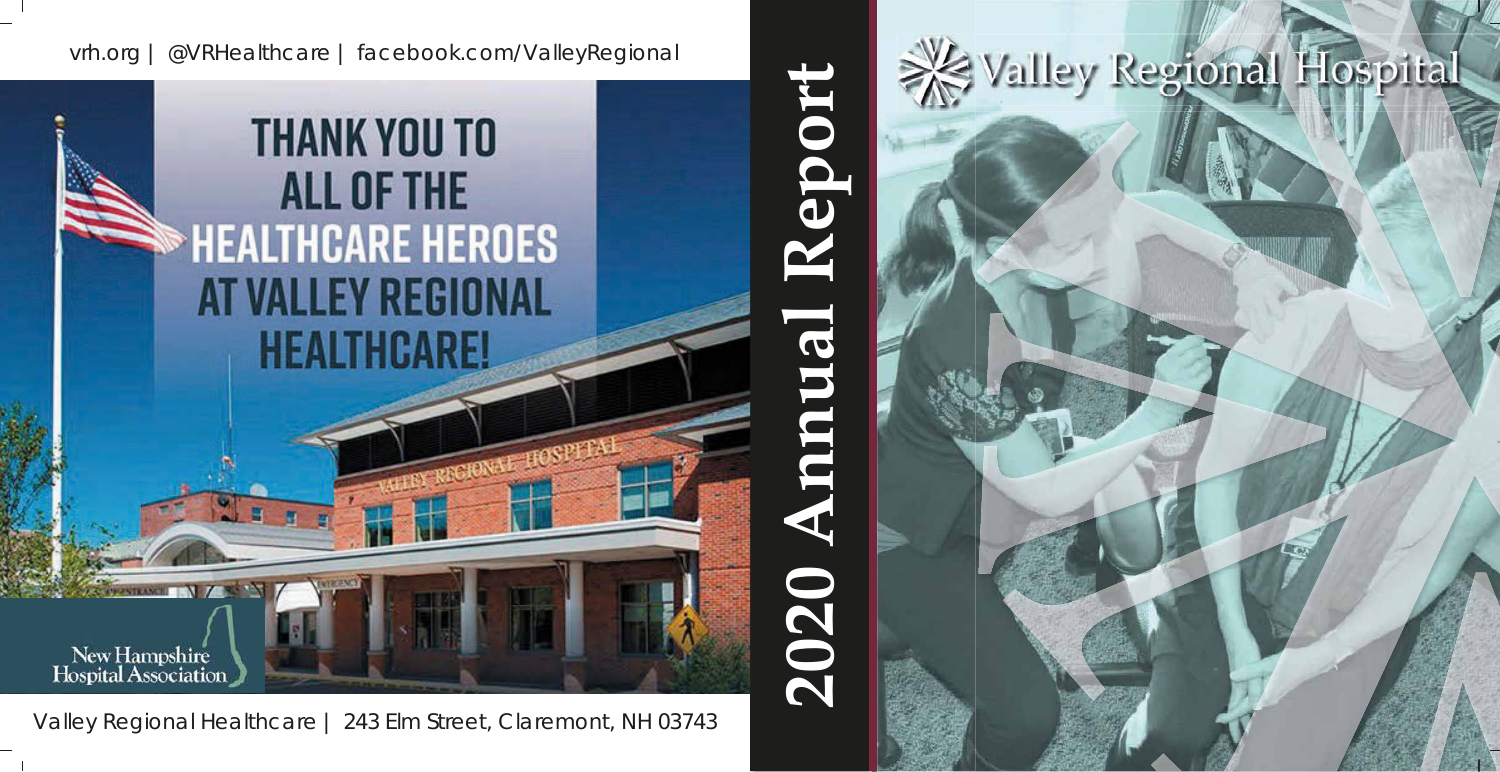# OUR VISION

Partner with the community to optimize health by ensuring access to high value healthcare

Accountability Respect CARES CARES

### OUR MISSION

To improve community health, patient experience and value

### CORE VALUES

Compassion

Excellence

Service

Bruce Baker Jessica Ball Madeline Barbieri Roy Barnes Roderick and Mary Ann Beaton Mark Bergeron Carol Boerner John and Elaine Boynton Volker and Jyl Bradley Deborah Burns Cynthia and Bryan Burr Kathy Chicoine Eileen Czechowicz L. Barbara DeCook Char Delabar Lorraine G. Dion Paul and Krista Dunne Joseph and Anita Engel Sister Cecelia Ferland Reginald and Susan Greene Stephen Gunnerson Laura Hagley Alan Hague Helms & Company, Inc. Alexander and Shawn Herzog Charles and Joyce Higgins Harvey and Christina Hill Beatrice and Leon Hobbs Deanna Howard Bryan Huot Lawrence and Nancy Huot Annette Iacono Beverly Janelle Robert Kangas and Cora Collins-Kangas John and Katie Lajoie Gary Lambert Stephen LeBlanc Denise Lecaroz Donald and Arlene Mahler Timothy McNulty

## **Our Supporters and Collaborators**

Donna Neider Alfred and Linda Nelson Ronald Nelson Angela Paquette Raymond and Cheryl Perron Susan Premo Patricia Putnam Lisa Richmond Alan Rogers Elizabeth Ryan Christopher and Judith Ryder George and Clara Sabin Michael Satzow Linda and Charles Sawyer Roger and Caryl Scheffer Susan Scalera Judy Shore John and Sally Stoughton Marilyn and James Theriault Gailyn Thomas Kathleen Thompson Carol Varnum Jeffrey Walla Linda Weiss Andre and Susan Wenger James Wilton 603 Nutrition Agnes M. Lindsay Trust Alene Candles LLC Annette P. Schmitt Trust Belleview Benjamin Couch Trust Cedar Mountain Farm Charlestown School District Charter Charitable Foundation Claremont Cycle Depot Claremont Dental Group and Dr. Richard Miller Cobb Hill Cheese Coffee Over Cardio Cogswell Benevolent Trust

Coke-a-Cola Crowley Family Foundation Crown Point Cabinetry Dan O'Brien Subaru Domino's Pizza - Claremont Doris L. Benz Trust Emily Landecker Foundation, Inc. Emma M. Kelly Charitable Trust Endowment for Health Epic Food Truck Fastenal Fedora Manufacturing LLC FIRST® Robotics Competition **Flow Studios** Ford Motor Company Gertrude Couch Trust Gilman Home Inc. GMCC Child Care Harbor Freight Hartland 4-H Club Harvey D. & Christina R. Charitable Trust Home Depot In The Garden Greenhouses Jack and Dorothy Byrne Foundation Lakota Foundation, Inc. LaValley's Building Supply Leighton Family Foundation Lizzie J. Cheny Trust LUAS Madelaine G. von Weber Trust Maple Lanes Bowling Alley Martin I. and Pauline G. Elkin Charitable Trust Mascoma Bank Foundation McGee Toyota Melissa Ayotte Michelle Sirles Aiken Nash Foundation, Inc National Grange Mutual

Charitable Foundation, Inc. NH Charitable Foundation NH Children's Health Foundation Pam Bergeron c/o Alison Crossman Putnam's Colonial Florist Ramunto's Regina Boucher and Catherine Martel Remix River Valley Community College Riverbank Church Claremont Ruger Samuel P. Hunt Foundation Saul O. Sidore Memorial Foundation Seacoast Mask Makers Several Individual Community **Members** Sew Vermont Safe Sherwin-Williams Sulloway & Hollis Tamposi Foundation The Anthony & Gladys Sakowich Charitable Foundation The Barker Foundation, Inc. The Barn The Dental Offices of Dr. Frank Benenati The Garden Greenhouses The MCR Foundation The Olcott Family Foundation Inc. The Panjandrum Foundation The Penates Foundation The Stannard & Dorothy Dunn Charitable Trust Tillotson North Country Foundation Town of Lyme Tremont House of Pizza Tumble Inn Diner - Claremont Washington Street Mobile Whelen

Our supporters include community members, businesses and organizations who know how essential accessible healthcare is to our region. As a non-profit healthcare organization, we depend on the generosity and support of our community every year. We would like to thank the following donors and community partners for their generosity.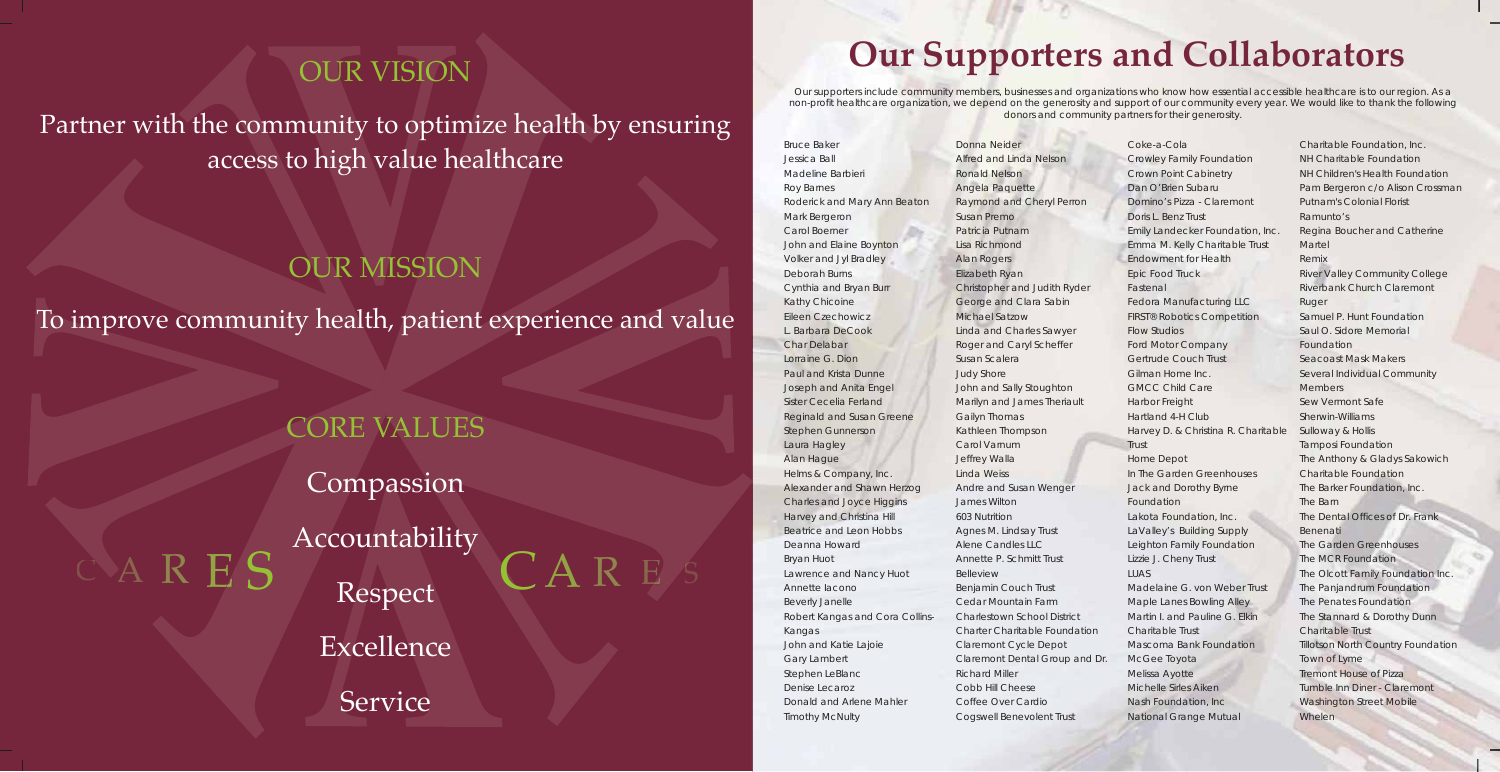

For much of this past year, nearly every minute of every day, our front line healthcare workers have dedicated themselves to caring for and saving the lives of every patient who has stepped through our doors. For every late night, every extra shift, every dinner missed with your own loved ones, we are grateful for your courage and your service. We dedicate this year to you!

## By the Numbers An Overview of Our Services

**Additionally, we administered 95,180 Lab Tests**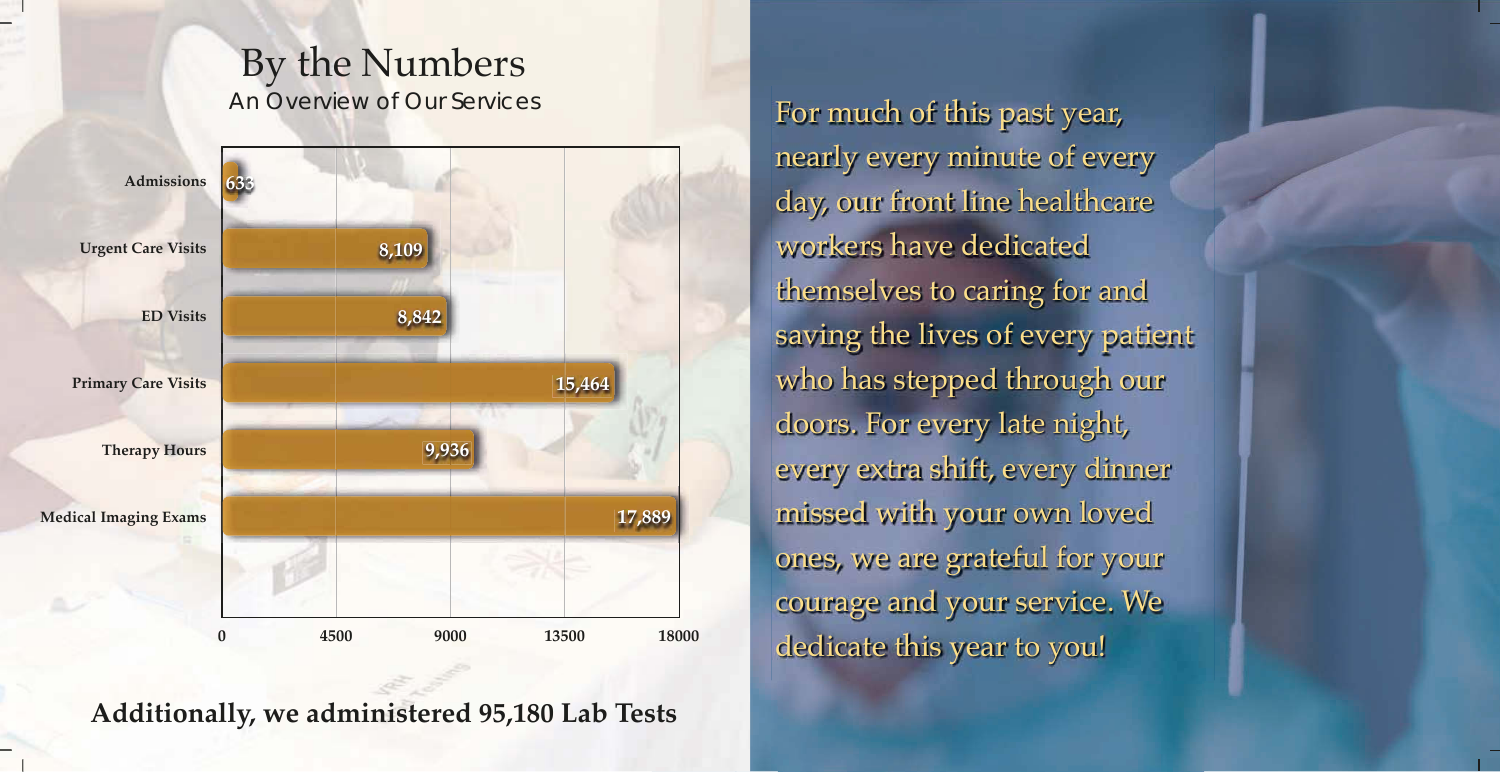### **Welcome**

Strong. Dedicated. Compassionate - three words which define the essence of Team Valley in a year that defied definition. Deanna Howard, extending her assignment as Interim CEO, ushered in the year on solid financial footing, which would have seen VRH exceeding its fiscal goals if not for the impact of COVID-19. When Deanna returned to her retirement in early September, she left a resilient organization that was successfully learning how to deliver healthcare in the new, COVID-riddled landscape. During the past year, we have created and revised a myriad of infection prevention and other policies and procedures, vastly expanded our work-from-home technologies, developed

telemedicine capability, stood up a high volume testing site, and deployed rapid immunization clinics. Many of these projects, born from necessity, unified the organization as we, together, conquered a steep learning curve, and will continue to benefit the organization long after the virus has been tamed.

Valley Regional Hospital had the privilege of joining all of the New Hampshire hospitals as we strategized how to care for patients throughout the State during this unprecedented time when individual hospital and regional capacities were overwhelmed and every single patient bed in the State needed to stand at the ready. Usually competitors in the business of healthcare, the pandemic united us into a single healthcare network, working alongside the Department of Health and Human Services and the New Hampshire Hospital Association; while not surprising, it was inspiring.

While COVID-19 dominated the narrative of our past year, it by no means was the only story. Our ambulatory and hospital based providers and staff continued to deliver excellent care to many in our community, the vast majority of who were not COVID patients. We brought on a new MRI, rejuvenated our Occupational Health Service, and expanded our Physical Therapy Department. We have successfully recruited many new talented employees and medical staff. Our staff volunteered for causes outside the hospital, donated carloads of warm coats for winter and toys for Christmas, collected and distributed food for the hungry and pet supplies for our furry companions; one of our medical staff deployed with the Army to fight pandemic in a national area of need.

With the arrival of the vaccines, we pray for the pandemic to recede, allowing us to focus on our continued march toward long term financial stability and formalized strategic partnerships. COVID is a tragic reminder that our best laid plans can change in an instant. While I cannot guarantee what this year will bring, I know unequivocally how Team Valley will respond - with strength, dedication, and compassion.

It is my honor to join Valley Regional Hospital on this journey.

Jocelyn Caple, Interim CEO



| <b>CONSOLIDATED STATEMENT OF REVENUES &amp; EXPENSES (unrestricted only)</b>                         |               |               |
|------------------------------------------------------------------------------------------------------|---------------|---------------|
| FY Ending September 30 (in thousands)                                                                | <b>FY2019</b> | <b>FY2020</b> |
| <b>Net Revenue from Patient Care</b>                                                                 | 42,618        | 38,721        |
| <b>Other Operating Revenue</b>                                                                       | 2,262         | 6,882         |
| <b>OPERATING REVENUES</b>                                                                            | 44,880        | 45,604        |
| <b>Salaries, Benefits &amp; Medical Prof Fees</b>                                                    | 28,576        | 28,020        |
| <b>Other Operating Expense</b>                                                                       | 14,675        | 14,303        |
| <b>Depreciation &amp; Interest</b>                                                                   | 2,509         | 2,480         |
| <b>OPERATING EXPENSES</b>                                                                            | 45,760        | 44,803        |
| <b>Gain (Loss) from Operations</b>                                                                   | (880)         | 801           |
| <b>Non-Operating Revenues (Losses)</b>                                                               | 403           | 516           |
| <b>Increase in Unrestricted Net Assets before</b><br><b>Unrealized Gains (Losses) on Investments</b> | (477)         | 1317          |
| <b>Unrealized Gains (Losses) on Investments</b>                                                      | 722           | 787           |
| <b>Increase (Decrease) Unrestricted Net Assets</b>                                                   | 245           | 2,104         |
| <b>CONSOLIDATED BALANCE SHEET</b>                                                                    |               |               |
| FY Ending September 30 (in thousands)                                                                | <b>FY2019</b> | <b>FY2020</b> |
| <b>Cash &amp; Other Current Assets</b>                                                               | 15,279        | 34,489        |
| <b>Long-term Investments</b>                                                                         | 6,807         | 5,137         |
| <b>Property, Plant &amp; Equipment - Net</b>                                                         | 13,885        | 12,426        |
| <b>Other Assets</b>                                                                                  | 27,721        | 29,121        |
| <b>TOTAL ASSETS</b>                                                                                  | 63,692        | 81,173        |
| <b>Current Liabilities</b>                                                                           | 22,081        | 37,289        |
| <b>Long-term Debt</b>                                                                                | 18,250        | 18,241        |
| <b>Net Assets Without Donor Restrictions</b>                                                         | 17,312        | 19,416        |
| <b>Net Assets With Donor Restrictions</b>                                                            | 6,049         | 6,227         |
| <b>TOTAL LIABILITIES &amp; NET ASSETS</b>                                                            | 63,692        | 81,173        |

# **Financial Overview**

**\$1,074,000 Financial assistance VRH provided to the community**



(Unaudited)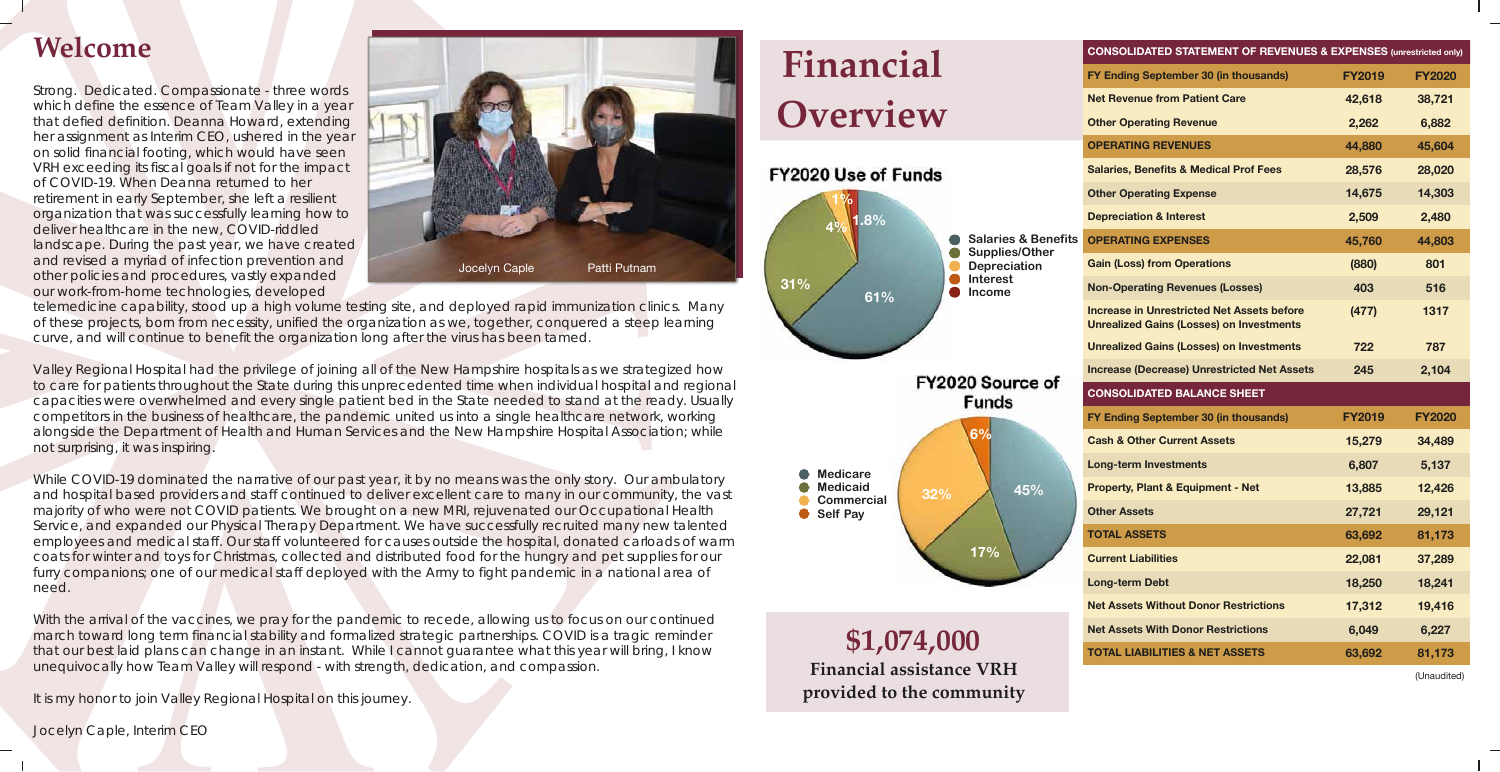#### **Anesthesiology**

Chris Mann, CRNA John Tomlinson, CRNA Carrie Heiney, CRNA

#### **Cardiology - DH\***

Gregory Dadekian, MD Jon Wahrenberger, MD

**ENT**  Christopher Ryder, MD

#### **Emergency Medicine**

Mary Beth Gardner, APRN Jeffrey Hanissian, MD Joel Herrington, MD Joshua Rudner, DO Charles Sawyer, MD Matthew Warden, MD Malcolm Schongalla MD Randolph Knight MD Charles Gerz APRN Mark Drye, APRN

#### **Family Medicine & Pediatrics**

Roy Barnes, MD Juliann Barrett, DO Marcella Meier, APRN Alan Rogers, DO Bernard Rosen, MD Corinne Sullivan, MD Shirley Tan, MD

### **Hospital Medicine**

Tanya Carbonara, APRN Ivar Frithsen, MD Lori Kast Feenstra, APRN Dennis Gruesenmeyer, M.D. Gerald Beaudry, APRN

#### **Internal Medicine**

Katherine Cooper, APRN Azem Dushaj, MD Fernanda Miletto, MD

#### **Radiology - DH (Tele/Onsite)\***

Vincent Caruana, MD Tyler Cooke, MD Elizabeth Dann, MD Kris Eschbach, DO Mark Hansberry, MD Jennifer Krawitt, MD Meena Moorthy, MD Daryl Parker, MD

### **Surgical Services**

Sean Bears, MD - DH\* Catherine Schneider, MD Hermann Sigbjarnarson, MD - DH\* Brent White, MD - DH\*

### **Urgent Care**

Keith Fannin, APRN Patricia Morgan, APRN Nicole Morris, APRN Brenda Slossberg, APRN Keith Fannin, APRN

### **Urology - DH**

Einar Sverrisson, MD

### **Women's Health &**

**Gynecology - DH\***  Sarah Ellsworth, CNM Gailyn Thomas, MD Autumn Vergo, CNM Jesse Ridgway, CNM

#### **Dermatology**

Jose Peraza, M.D. Daniel Peraza, M.D. Ashwin Kumar, P.A. Kira Schachinger, P.A.

When Dr. Juliann Barrett, DO, joined the staff of Valley Regional Hospital in the fall of 2017, she was looking forward to being a part of a family practice in a small, tight-knit community where she could use her many acquired medical skills to take care of patients of all ages. Although her military career as a Major in the Army prepared her for almost any type of situation that might arise, perhaps a global pandemic three years later wasn't very high on that list.



**Dentistry** Robert Maxfield, DDS

**Physical & Rehab Medicine** Annice Mason, MD

### **Occupational Health**

Lisa Kazakis, APRN

**Oncology - DH\*** Matthew Sullivan, MD

#### **Orthopedics**

Eric Arvidson, MD Tahsin Ergin, MD Matthew Hawkins, MD Joshua Philbrick, MD Felicia Bickford Butler, APRN Emily Brooks, APRN

### **Pathology - DH (Tele/Onsite)\***

Jorge Gonzalez, MD Joel Lefferts, PhD Xiaoying Liu, MD Eric Loo, MD Jonathan Marotti, MD Lananh Nguyen, MD Jason Pettus, MD Arief Suriawinata, MD Zbigniew Szezepiokowski, MD Laura Tafe, MD

#### **Pediatric Dentistry**

Colin Boswell, DDS Jonathan Norris, DDS

**Podiatry & Peripheral Nerve** James Wilton, DPM

#### **Psychiatry**  Diane Roston, MD

**Psychology**  Richard Root, EdD

**Pulmonary** Donald Mahler, MD

### **Medical Staff**

**\*DH = Employed by Dartmouth Hitchcock**

### Valley Regional Hospital's Dr. Juliann Barrett, DO, is on the Front Line in the Fight Against COVID-19

by Kris Richardson, Marketing Coordinator, Valley Regional Hospital

As scary and unpredictable a time as this is, Dr. Barrett and everyone at Valley feel hopeful about flattening the statistical curve, and confident that we will come out of this stronger and wiser. "COVID-19 has been a unique time in history, one that I hope none of us ever see again. It has tested our medical community, our patience, our resilience, but it has also shown that we continue to be a nation that, when times get tough, we often come together and do the right thing."

Dr. Barrett came to Valley from the Army, where she served as the Sexual Assault Medical Director at Fort Drum in Watertown, NY, and prior to that, as the Assistant Medical Director at the Grafenwoehr Health Clinic in Germany. Dr. Barrett has ten years of post-graduate experience with emphasis on both inpatient and outpatient practice. She has a high degree of experience with outpatient procedures, women's health. pediatrics and medical acupuncture. In addition, Dr. Barrett has advanced training in acute trauma management, teaching, leadership, and health care administration, and is consistently a leader in

patient satisfaction and productivity. For these reasons and more, in early 2018 she was named Medical Director of the Primary Care Practices at Valley Regional Healthcare.

Fast forward to January of this year. The United States government was preparing for an onslaught of illness, and despite taking measures such as social distancing, closing of non-essential businesses, and outright quarantining, the threat was barely curbed. "Late March I was called to report to my unit in Somersworth, NH within 48 hours, and it has been a whirlwind ever since, traveling to the New Hampshire seacoast, Massachusetts, and now to Pennsylvania", stated Barrett on her deployment. "The team and people have been great! There was a steep learning curve- we have never done this in the Army before- but we are working through the kinks. We share a common goal, to help people, and when you have the same goals things usually work out for the best. We are from 18 different states from coast to coast. Army medicine has never been asked to be the "war fighter" before. We have never been asked to be the front line of defense, and this has been a historic effort that I am just proud to be a part of."

Asked about how well prepared she thought she was for such an enormous undertaking, Barrett says, "I trained to be a physician in the army, prepared for the worst of the worst, and I did this for a number of years. Since joining the reserves my current unit has been training for two years to be an active participant during a medical disaster in the USA, however we didn't expect it to be a pandemic. We were excited two years ago when we were given this honor to be the Defense Support of Civil Authorities medical asset and it is an honor now to help in any capacity that is asked of me."

Although full of experience and training, Dr. Barrett feels that she continues to learn every day from her experiences. "Every time I am asked to participate in a military mission/exercise, I always learn something new- a new motivational approach, a new way to instill teamwork. During this mission I think what I have learned most is communication skills in the height of emergency. I think all organizations are constantly needing to communicate better and I think the same can be said about Valley Regional at times. I will definitely bring back improved communication skills."

Barrett adds, "We are not out of the woods yet, and I will remain where the Army asks of me until they feel the threat is over or has been abated. But if we can come together as a society and remember that here in the Upper Valley we are fortunate to have endless miles of walking space, fresh air, and the benefit of a community who has done the right thing by maintaining social distancing, I think we can all be thankful for what we DO have right now. We will get through this and live to tell the stories to our grand kids."

"Valley is prepared to keep our community healthy, strong and cared for. I know that commitment continues even in my absence. That is why I am not worried about what is going on there and I can focus on my mission here."

All of us at Valley are deeply grateful for the work and sacrifice that Dr. Barrett, and all healthcare workers worldwide, are making to keep all of us safe, healthy and calm. "Of course we are all concerned about the

possibility of a second wave, but we as a unit, we as a military, we as a health care community, will come together any way we need to help the people who need us."

And indeed we will.

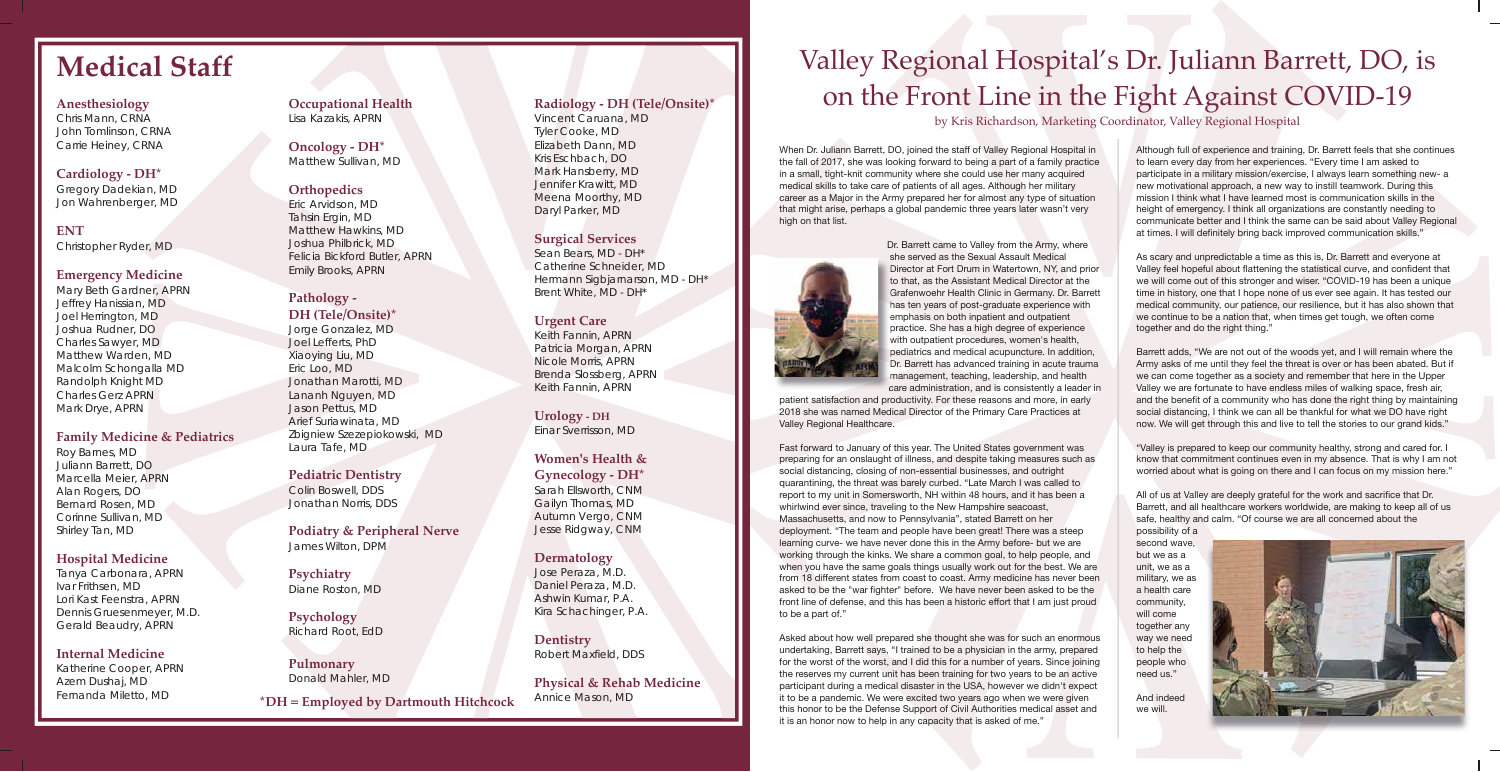**5 Years**  Magdalena Newton Samantha Lavertue Anna Kercewich Jaimie Turner Amanda Metcalf-Mitcheal Michelle Eglentine Susan Earley Melissa Naylor Brianna DeFilippis Melissa Clow Joel Herrington Dawn Davidson Meghan Soby Jesse Zabski Mariah Taylor Shannan Metzger Debra Fitzpatrick Jaimie Martel Donald Mahler Lori Lavertue James Wilton

# Partnering with Our **Partnering with Our Partnering with Our Partnering with Our Partnering with Our Partners Community**

**40 Years**  Gary Lambert

**30 Years**  Valerie Davidson Nancy Zekos

**25 Years**  Melissa Ayotte

**20 years**  Donna Putnam Mary Craig Mark Bergeron Wendy Rasmussen Janet Carroll

- American Red Cross Blood Drives<br>• Donate Life: New England Donor
- **Services**
- Junior Volunteer opportunities and job shadowing for high school/college students
- 
- 
- 
- Clinical training<br>• Flu clinics<br>• Educational provider events<br>• Supporting our students sports teams, year books and graduation events
- Participation in our Chamber of Commerce, Kiwanis, Rotary, and as board members of local non-profits
- Local sponsorships





**15 Years**  Jennifer Martin Carol Varnum Jack Alexander Ingeborg Sharron Denise Lecaroz Sylvia Willard

**10 Years**  Stacy Bathrick Brittany Spencer-Lyon Terri Smith Jeffrey Hannissian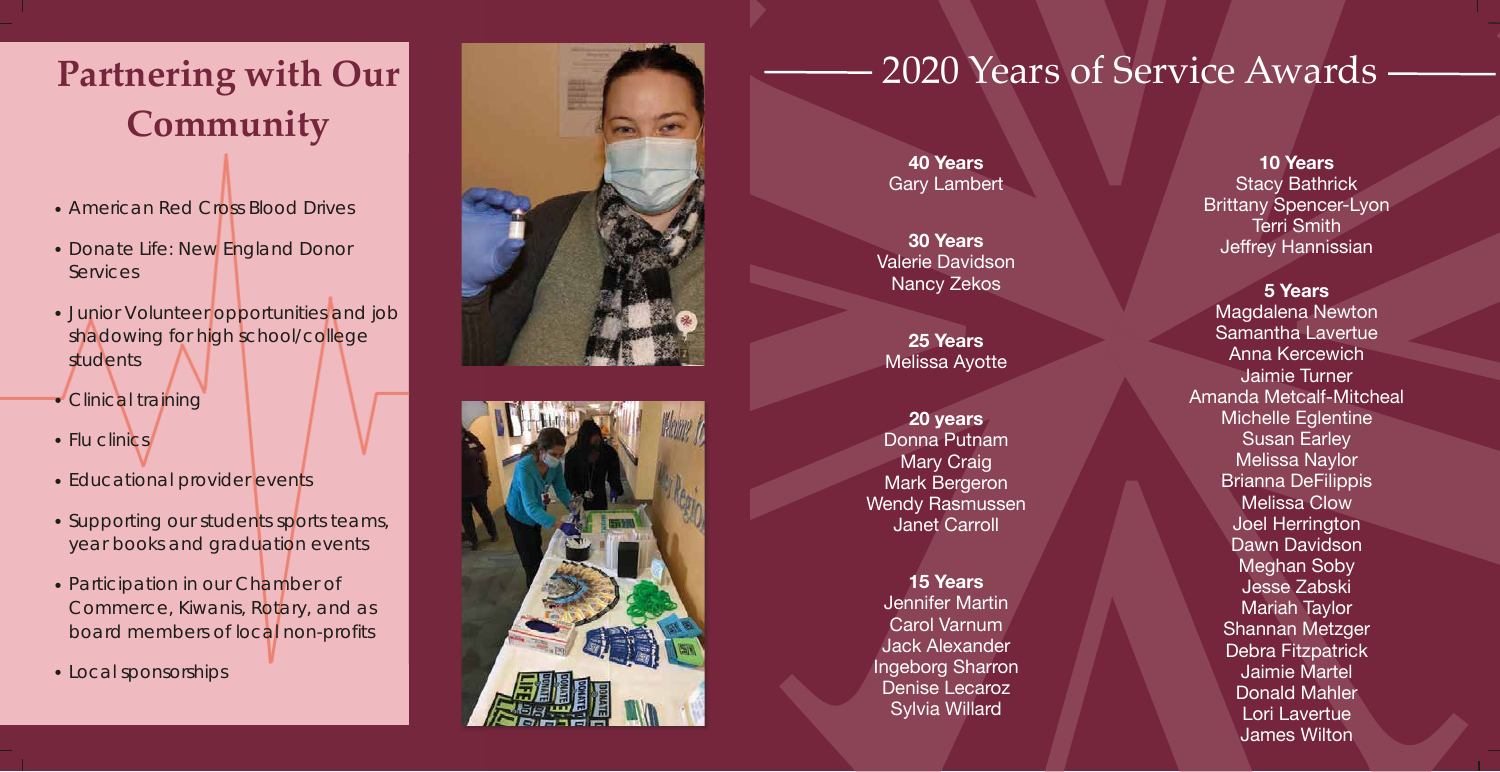## **The 2018 DAISY Award** For Extraordinary Nurses

The DAISY Foundation was established in 1999 by members of the family of Patrick Barnes. He was 33 years old and died of complications from auto-immune disease ITP. The Barnes family wanted to do something positive to honor the very special man Patrick was. They came up with DAISY – an acronym for Diseases Attacking the Immune System. The family was very impressed by the clinical care Pat's nurses provided, but what really overwhelmed them was the compassion and kindness that his nurses brought to Pat's bedside day in and day out. The nurses' sensitivity made a great difference in the Barnes' experience, and they the wanted to say thank you to nurses for the extraordinary care they provide patients and families every day. So Pat's family created The DAISY Award for Extraordinary Nurses.

*"A patient arrived in critical condition and Vicky worked tirelessly to help save his life."*

*"Adam stood out as caring, professional, and with a wonderful sense of humor."*

















**2020 Award Winner Vicky White, RN**



**2020 Award Winner Adam Orcutt, RN**